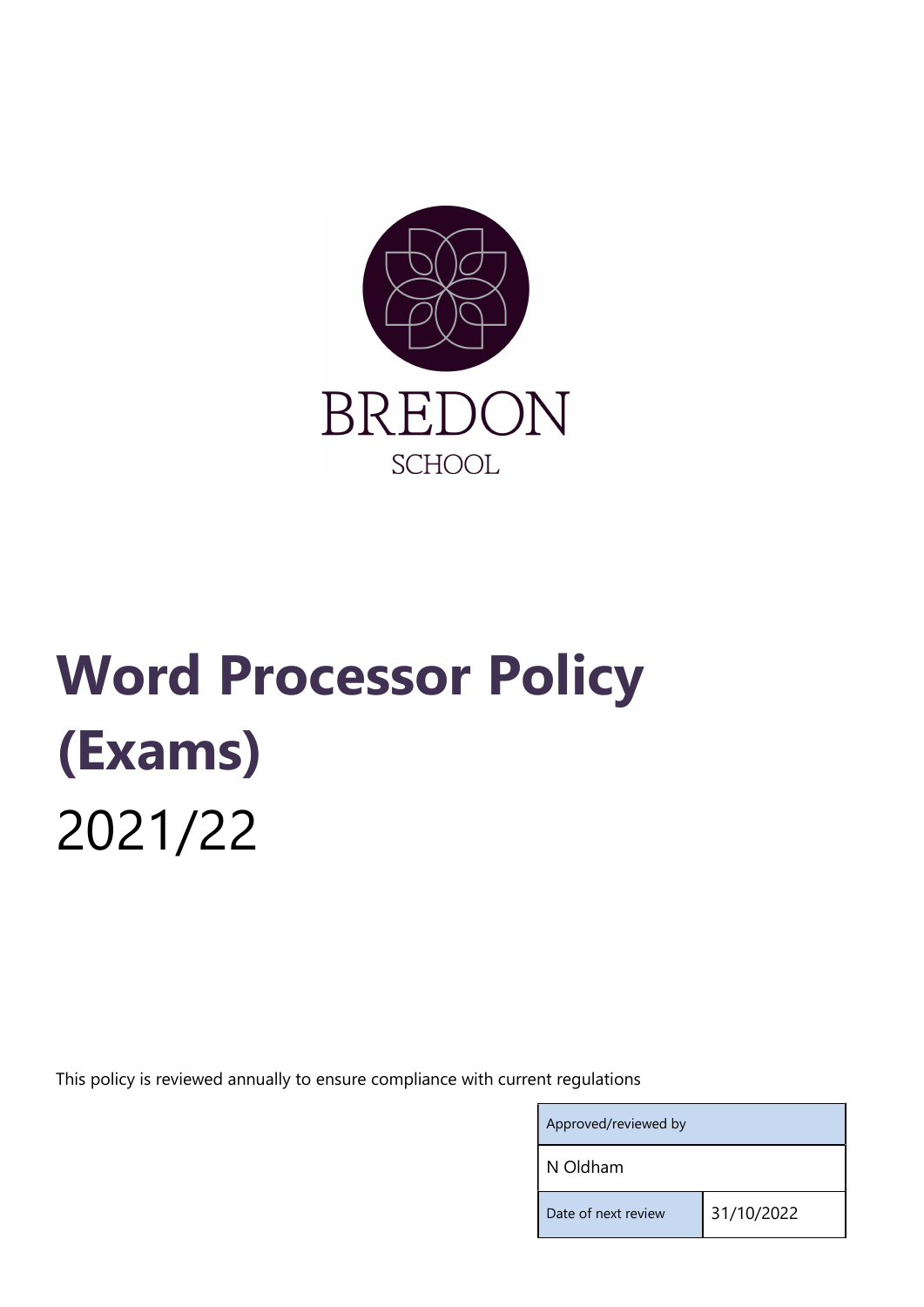Key staff involved in awarding and allocating word processors for exams

| <b>Role</b>      | Name(s)                       |
|------------------|-------------------------------|
| ALS lead/SENCo   | K. Weston                     |
| Exams officer    | <b>C. Cambridge-Harrison</b>  |
| Senior leader(s) | G. Hamilton, T. Butt, N. Monk |
| IT manager       | J. Clark                      |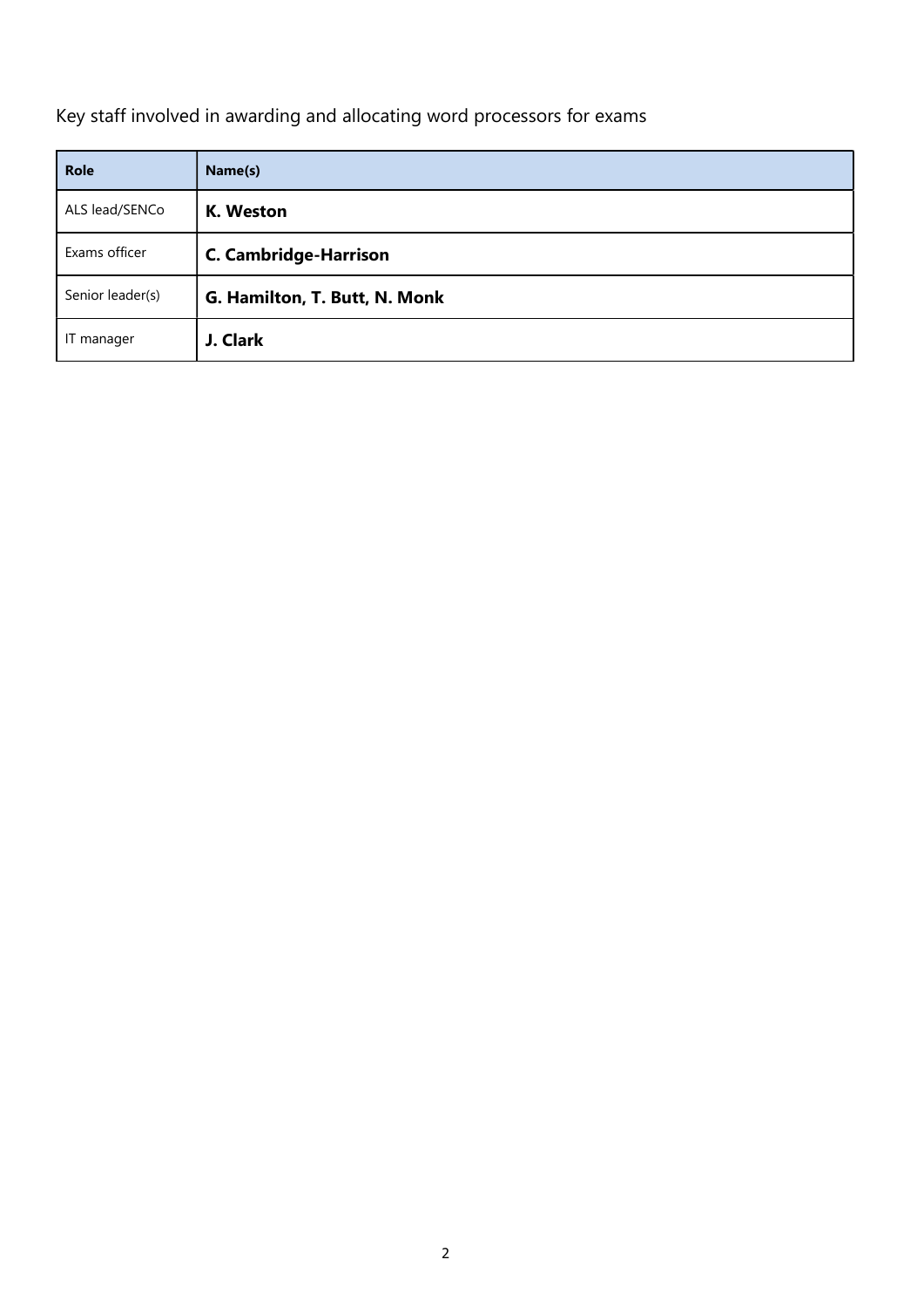| <b>Contents</b>                                                                               |                |
|-----------------------------------------------------------------------------------------------|----------------|
| Key staff involved in awarding and allocating word processors for exams                       |                |
| Introduction                                                                                  | $\overline{4}$ |
| Purpose of the policy                                                                         | $\overline{4}$ |
| The use of a word processor                                                                   |                |
| Arrangements at the time of the assessment for the use of a word processor                    |                |
| Appendix 1                                                                                    |                |
| The criteria [insert centre name] uses to award and allocate word processors for examinations | $\overline{7}$ |
|                                                                                               |                |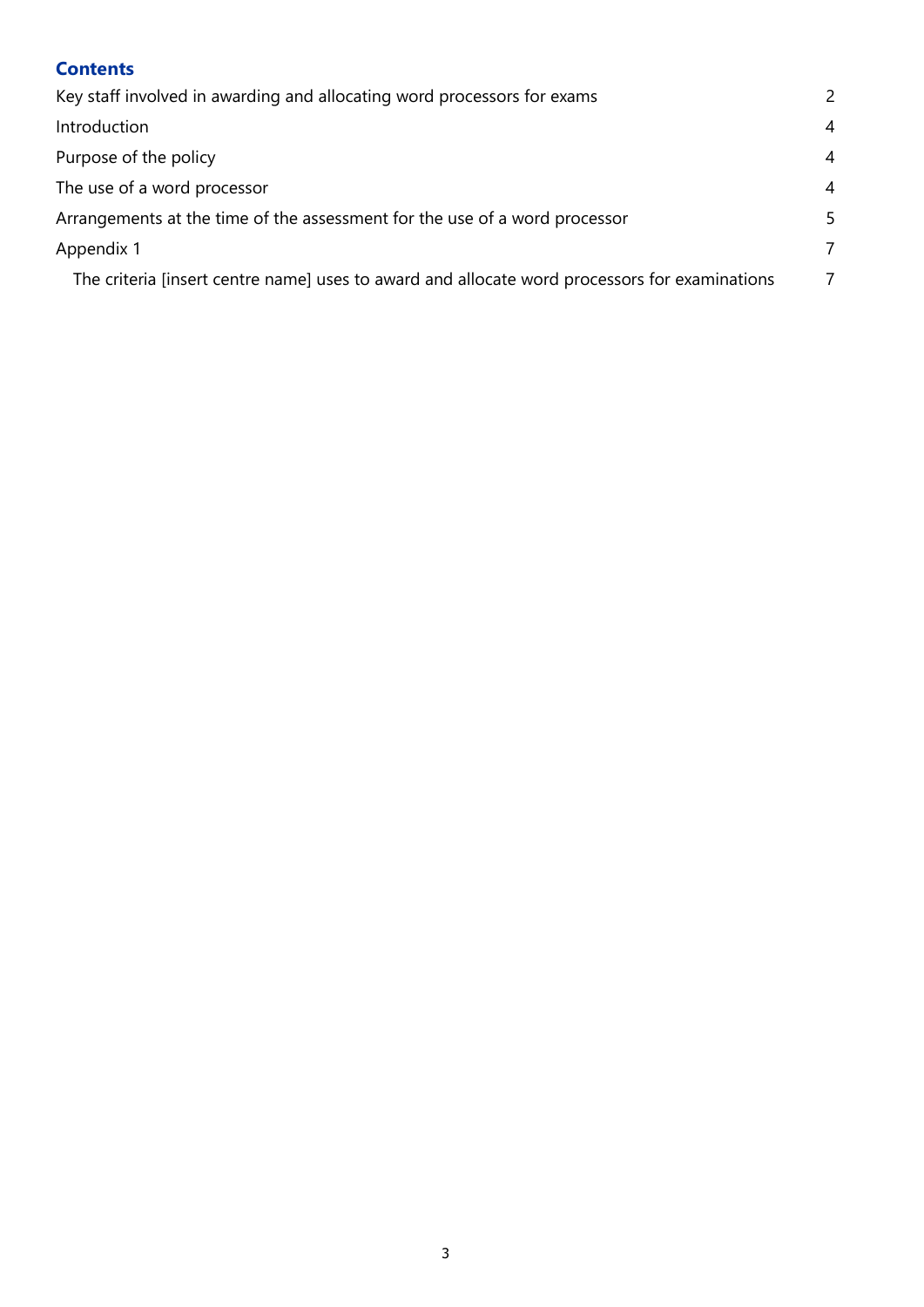This policy is reviewed and updated annually on the publication of updated JCQ regulations and guidance on access arrangements and instructions for conducting exams.

References in this policy to AA and ICE relate to/are directly taken from the Access Arrangements and Reasonable Adjustments 2021-2022 and Instructions for conducting examinations 2021-2022 publications.

# **Introduction**

The use of a word processor in exams and assessments is an available access arrangement/reasonable adjustment.

### (AA 4.2.1)

The purpose of an access arrangement/reasonable adjustment is to ensure, where possible, that barriers to assessment are removed for a disabled candidate preventing him/her from being placed at a substantial disadvantage as a consequence of persistent and significant difficulties.

The integrity of the assessment is maintained, whilst at the same time providing access to assessments for a disabled candidate.

#### (AA 4.2.2)

Although access arrangements/adjustments are intended to allow access to assessments, they cannot be granted where they will compromise the assessment objectives of the specification in question.

#### (AA 4.2.3)

Candidates may not require the same access arrangements/reasonable adjustments in each specification. Subjects and their methods of assessments may vary, leading to different demands of the candidate. ALS leads/SENCos must consider the need for access arrangements/reasonable adjustments on a subject-bysubject basis.

#### (AA 4.2.1)

The Additional Learning Support lead/SENCo must ensure that the proposed access arrangement/reasonable adjustment does not disadvantage or advantage a candidate.

# (AA 4.2.7)

The candidate must have had appropriate opportunities to practice using the access arrangement(s)/reasonable adjustment(s) before their first examination.

# Purpose of the policy

This policy details how Bredon School complies with AA chapter 4 (Managing the needs of candidates and principles for centres), section 5.8 (Word processor) and ICE (sections 14.20-25) when awarding and allocating a candidate the use of word processor in examinations.

The term 'word processor' is used to describe for example, the use of a computer, laptop or tablet.

# The use of a word processor

The centre will

- allocate the use of a word processor to a candidate with the spelling and grammar check/predictive text disabled (switched off) where it is their normal way of working within the centre (AA 5.8.1)
- award the use of a word processor to a candidate where appropriate to their needs For example, a candidate with:
	- $\circ$  a learning difficulty which has a substantial and long term adverse effect on their ability to write legibly
	- o a medical condition
	- $\circ$  a physical disability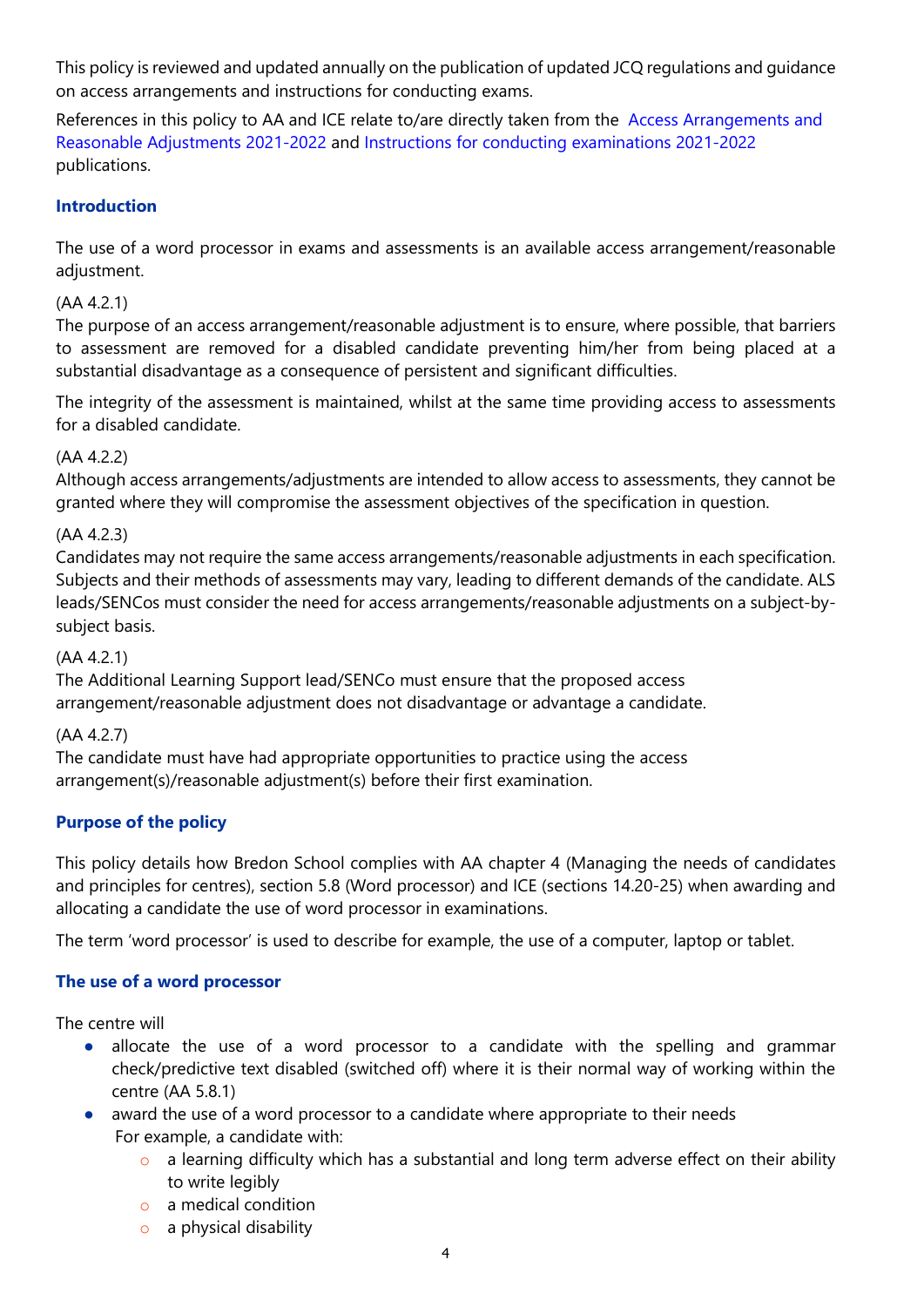- o a sensory impairment
- o planning and organisational problems when writing by hand
- o poor handwriting (AA 5.8.4)
- only permit the use of a word processor where the integrity of the assessment can be maintained (AA 4.2.1)
- not grant the use of a word processor where it will compromise the assessment objectives of the specification in question (AA 4.2.2)
- consider on a subject-by-subject basis if the candidate will need to use a word processor in each specification (AA 4.2.3)
- process access arrangements/reasonable adjustments at the start of the course, or as soon as practicable having firmly established a picture of need and normal way of working, ensuring arrangements are always approved before an examination or assessment (AA 4.2.4)
- provide the use of word processors to candidates in non-examination assessment components as standard practice unless prohibited by the specification (AA 5.8.2)

The centre will not

simply grant the use of a word processor to a candidate because they now want to type rather than write in exams or can work faster on a keyboard, or because they use a laptop at home. (AA 5.8.4)

#### Exceptions

The only exceptions to the above where the use of a word processor would be considered for a candidate would be

- in the event of a temporary injury or impairment, or a diagnosis of a disability or manifestation of an impairment relating to an existing disability arising after the start of the course (AA 4.2.4)
- where the curriculum is delivered electronically and the centre provides word processors to all candidates (AA 5.8.4)

#### Arrangements at the time of the assessment for the use of a word processor

A candidate using a word processor is accommodated in the main venue with the main cohort, or in alternative on site locations should they require other Access Arrangements.

In compliance with the regulations the centre:

- provides a word processor with the spelling and grammar check facility/predictive text disabled (switched off) to a candidate where it is their normal way of working within the centre, unless an awarding body's specification says otherwise (ICE 14.20)
- (where a candidate is to be seated with the main cohort without the use of a power point) checks the battery capacity of the word processor before the candidate's exam to ensure that the battery is sufficiently charged for the entire duration of the exam (ICE 14.21)
- ensures the candidate is reminded to ensure that their centre number, candidate number and the unit/component code appear on each page as a header or footer e.g. 12345/8001 – 6391/01 (ICE 14.22)

If a candidate is using the software application Notepad or Wordpad these do not allow for the insertion of a header or footer. In such circumstances once the candidate has completed the examination and printed off their typed script, they are instructed to handwrite their details as a header or footer. The candidate is supervised throughout this process to ensure that they are solely performing this task and not re-reading their answers or amending their work in any way.

- ensures the candidate understands that each page of the typed script must be numbered, e.g. page 1 of 6 (ICE 14.23)
- ensures the candidate is reminded to save their work at regular intervals. (or where possible, an IT technician will set up 'autosave' on each laptop/tablet (or where possible, an IT technician will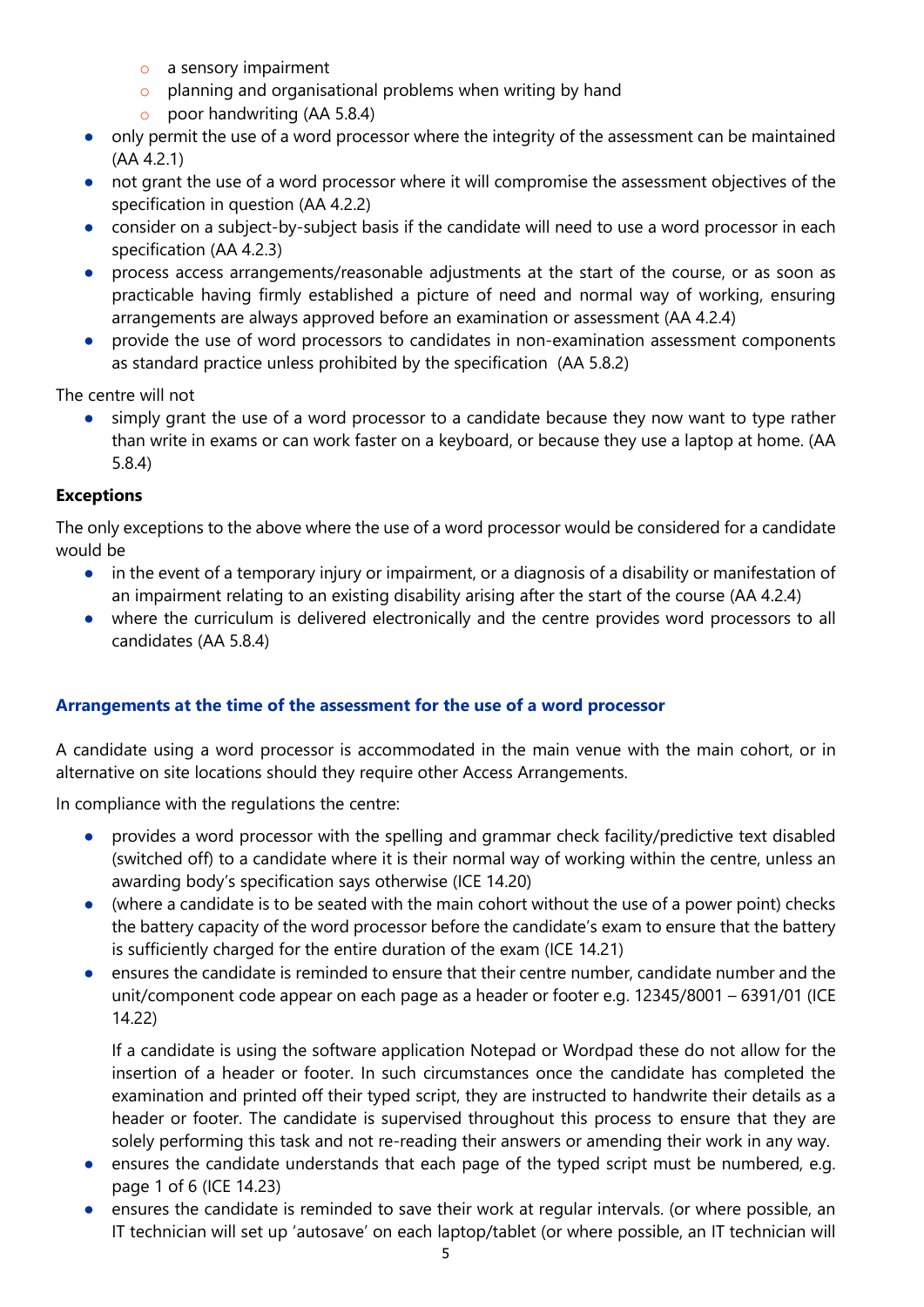set up 'autosave' on each laptop/table to ensure that if there is a complication or technical issue, the candidate's work is not lost) (ICE 14.24)

● instructs the candidate to use a minimum of 12pt font and double spacing in order to make marking easier for examiners (ICE 14.24)

# (ICE 14.25)

The centre will ensure the word processor:

- is only used in a way that ensures a candidate's script is produced under secure conditions
- is not used to perform skills which are being assessed
- is not connected to an intranet or any other means of communication
- is in good working order at the time of the exam
- is accommodated in such a way that other candidates are not disturbed and cannot read the screen
- is used as a typewriter, not as a database, although standard formatting software is acceptable and is not connected to an intranet or any other means of communication
- is cleared of any previously stored data
- does not give the candidate access to other applications such as a calculator (where prohibited in the examination), spreadsheets etc.
- does not include graphic packages or computer aided design software unless permission has been given to use these
- does not have any predictive text software or an automatic spelling and grammar check enabled unless the candidate has been permitted a scribe or is using speech recognition technology (a scribe cover sheet must be completed), or the awarding body's specification permits the use of automatic spell checking
- does not include speech recognition technology unless the candidate has permission to use a scribe or relevant software
- is not used on the candidate's behalf by a third party unless the candidate has permission to use a scribe

# Portable storage medium

(ICE 14.25)

The centre will ensure that any portable storage medium (e.g. a memory stick) used

- $\bullet$  is provided by the centre
- is cleared of any previously stored data

# Printing the script after the exam is over

(ICE 14.25)

The centre will ensure

- the word processor is either connected to a printer so that a script can be printed off, or have the facility to print from a portable storage medium
- the candidate is present to verify that the work printed is his or their own
- a word processed script is attached to any answer booklet which contains some of the answers
- where an awarding body requires a cover sheet to be completed this is included with the candidate's typed script (according to the relevant awarding body's instructions)

# Centre specific processes

- on a temporary basis as a consequence of a temporary injury at the time of the assessment (AA 4.2.4)
- where a subject within the curriculum is delivered electronically and the centre provides word processors to all candidates (AA 5.8.4)